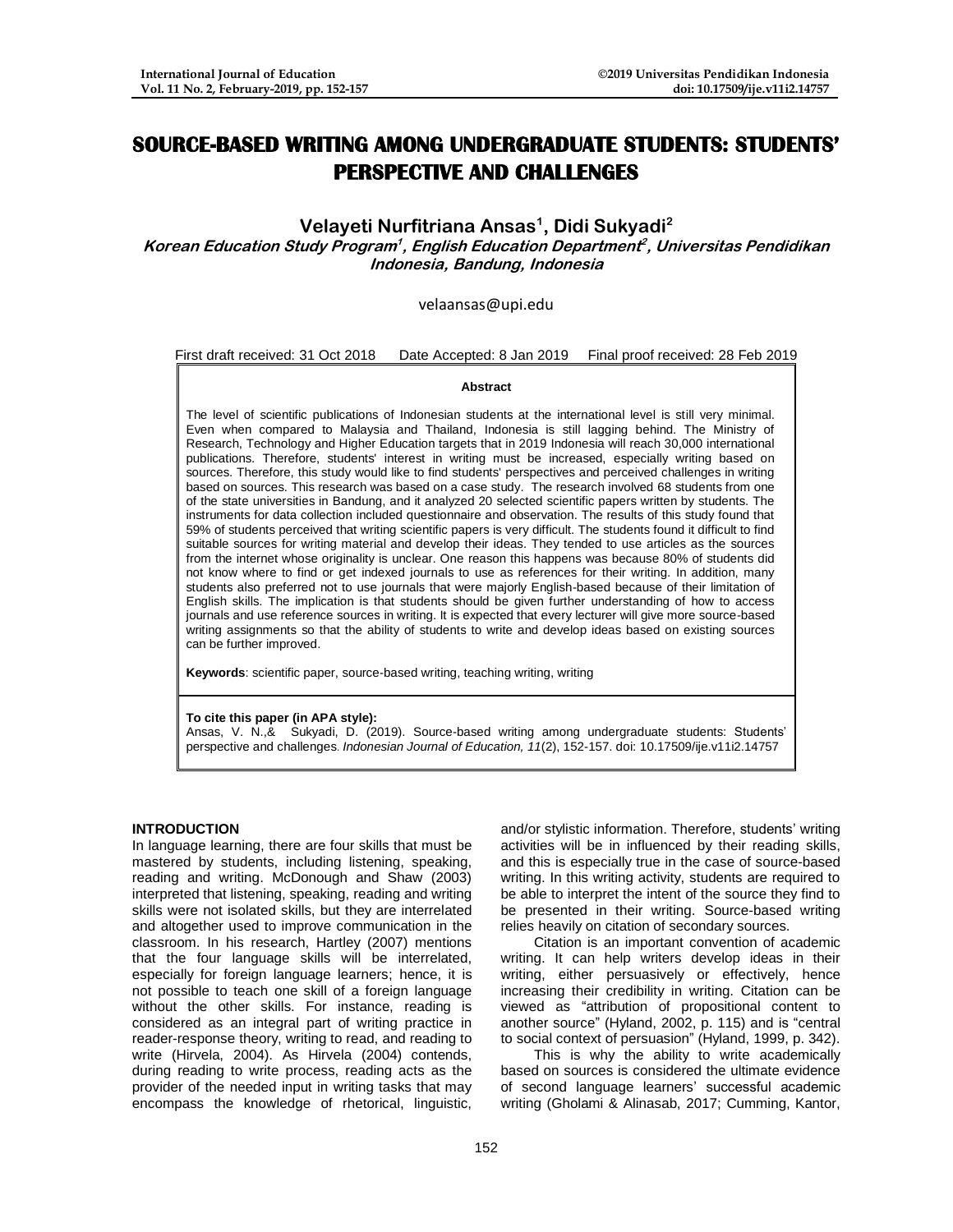Baba, Erdosy, Eouanzoui & James, 2005; Gebril & Plakans, 2016; Guo, Crossley, & McNamara, 2013).

It is unfortunate that in Indonesian context, the level of scientific publications of students at the international level is still very minimal. Even compared to Malaysia and Thailand, we are still lagging behind (Seftiawan, 2017). The Ministry of Research, Technology and Higher Education targets that in 2019 Indonesia will reach 30,000 international publications. This phenomenon calls for the need to increase students' interest in writing, especially writing based on sources, such as for journal articles and other types of academic writing.

Several preliminary studies have discussed scientific writing or source-based writing from various aspects. Sormunen, Romu, Heinström, and Turunen (2012), for instance, tested a method to analyze the information sourced in writing. They argue that source-based writing assignment can be a method that helps students understand how information obtained from sources is processed into a new writing by avoiding plagiarism and heeding to the genre of<br>their writing Sormunen Tanni Alamettälä and their writing Sormunen Tanni Alamettälä Heinström (2014) also investigated group work strategies that can be effective to be applied in sourcebased writing. The strategies include planning, searching, assessing sources, reading, writing, and editing.

Another study by Gebril and Plakans (2016) analyzed lexical diversity, textual borrowing and proficiency in students' source-based writing assignments, while Gholami and Alinasab (2017) studied source-based writing in the context of independent and integrated essays. Most of this research discusses strategies and assessment systems used in source-based writing. Meanwhile, not much research raises the perspectives of students of source-based writing activities or the challenges they perceive in this kind of writing. Therefore, this study aims at raising the perspective of students and the challenges they feel in source-based writing. By understanding their perspective and the challenges they perceive, lecturers can determine the appropriate strategies in improving student writing skills, especially in source-based writing.

# **METHOD**

The research employed a case study method. It involved 68 second year students of the Korean Education Study Program at one of the state universities in Bandung, with 20 selected scientific papers written by the students. The Korean education program students were selected because they were the first batch students of the then newly opened Korean Education program. In addition, to this date there have only been four Korean departments or programs opened in four Indonesian universities. Hence, not much research has been conducted to these students, especially in terms of their perspectives of source-based writing.

The instrument for data collection mainly used a questionnaire with 23 questions. The questionnaire consisted of items on demographic information (5 questions), kinds of reference sources students use (7 questions), students' perspectives of writing scientific papers (5 questions), and challenges perceived by students in making scientific papers (10 questions). In addition, this study used observation guidelines to see how students use sources as material to make a scientific writing.

The results of the questionnaire were statistically described and analyzed with the help of SPSS. The thematic descriptive technique was also used to analyze the results of observations of students' selected scientific papers. Finally, interviews to selected students were conducted to further investigate their perspectives and perceived challenges of source-based writing. All parties involved have expressed their consent to be involved in this research.

# **RESULTS AND DISCUSSION**

#### **Demographic Information of the Participants and Results of Observation of Their Source-Based Writing**

The demographic information generated from the students is focused on students' GPA in their first and second semesters of their first year of study. On average, the students participating in this research had good or satisfactory GPA. In fact, on average, there was an increase in their GPA from an average of 3.12 in the first semester to 3.21 in the second semester. Based on the GPA information, it can be inferred that the participants had good academic standing. Hence, it is expected that the students can do well in their academic writing. However, that is not the case. An observation done to selected papers written by the students shows that most students still used articles from the internet without clear authenticity, so that they were vulnerable to plagiarism. Students often did not give credits to the sources cited in their writing.

It was also found that in making source-based writing most students did not provide significant explanation for the sources they quoted. Most of them only copied without adding their own argument. Meanwhile, Wanrick and Inch (1989) argue that every opinion conveyed by the author in his or her writing must be based on concrete evidence that supports this or her opinion, so that the reader can believe the opinions that the author presents or proposes. Each statement and opinion must also produce conclusions that can be accepted by the reader.

The observation further reveals that students also did not understand how to make correct references in the references section. Most of them just wrote the website url they quoted the sources from. This finding is in line with that of Kirkpatrick & Klein (2016) who found that in some cases, students do not create any mediating documents and instead write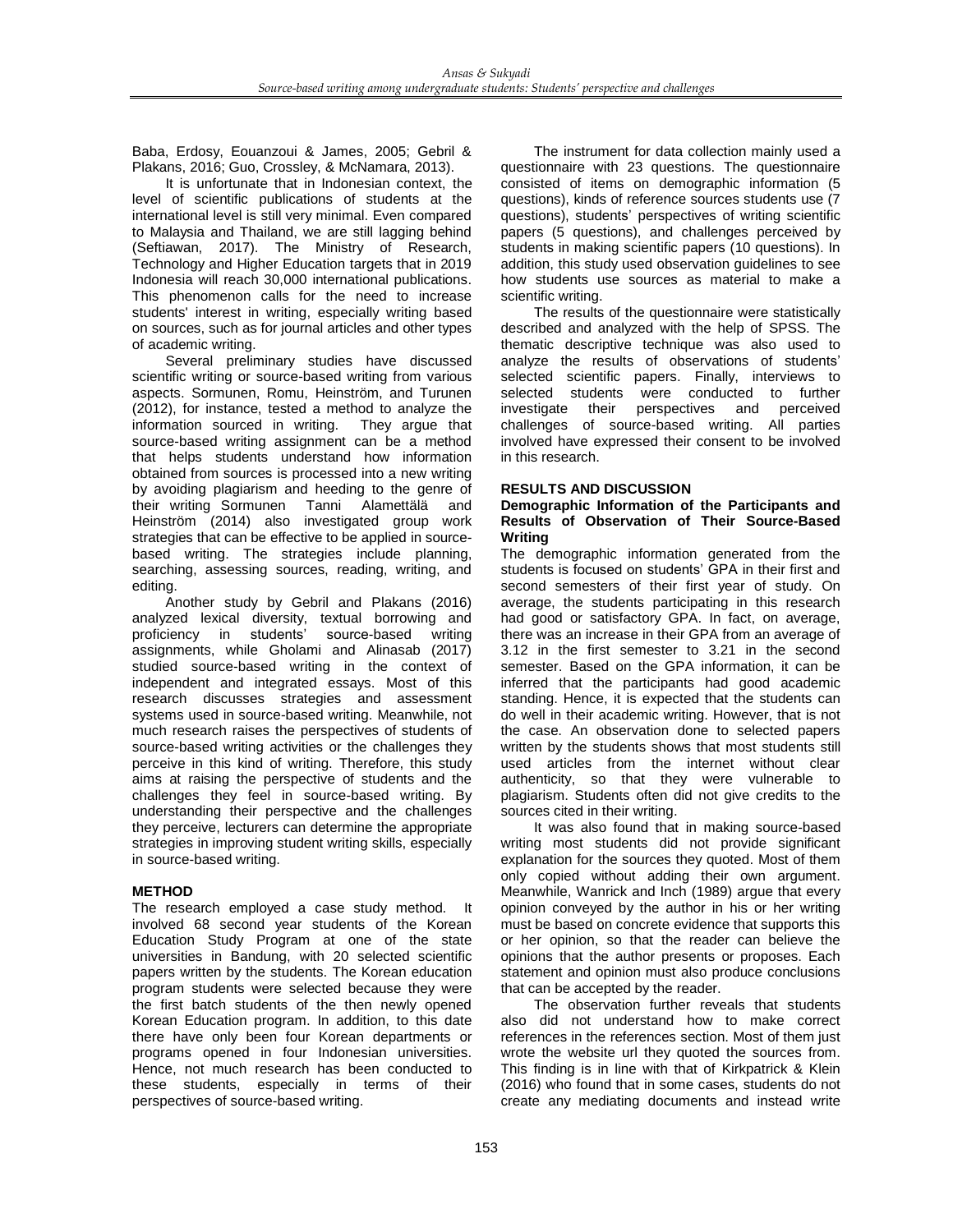directly from the source documents, alternating frequently between researching, drafting, and revising.

With this finding regarding students' sourcebased writing skills, it is important then to understand their perspectives of this kind of writing in order to find solutions to the problems.

#### **Students' Perspectives of Source-based Writing**

Based on the results of questionnaire distributed to the students, it was found that as many as 59% of students found it difficult to make a source-based writing. As many as 33% of the students felt writing a source-based paper is very difficult, and only 15% of them felt that it was not too bad and a small number (3%) said it was easy. More specifically, they found it difficult to find and develop their own ideas. They also had difficulty in finding other people's ideas that can represent their ideas or are relevant to the problems they discuss and integrating those ideas into their study. They thought that writing source-based writing was simply moving the theory in the book into their writing.

The results of the questionnaire are confirmed by students' selected writing previously observed. So often their writing only contains expert views on a topic, rather than their own views on the topic based on the theory of experts. Students also felt that writing source-based writing was not something they had to do as students. They admitted that they made sourcebased writing only to fulfill assignments given as a condition to get grades. This also explains why students' publication has not been satisfactory.

Despite students' perceptions of what constitutes source-based writing and their belief in the sole academic intention of writing it, students writing a text for a university assignment are usually expected to draw from sources. In fact, lecturers attach much importance to how students integrate sources into their writing. Students' argument ability can be judged by how they can develop ideas conveyed by others at the same time. In this case, students should be able to find references quickly, in the form of either experience or knowledge they have had before. The way students integrate sources into their writing is supposed to "reflect both the utterer's voice and the voices of those from whom s/he has borrowed the text" (Scollon et al., 1998, p. 228). However, similar to the findings of the present study, most research has shown that citation presents considerable difficulties for students (Dong 1996; Mansourizadeh & Ahmad 2011; Pecorari 2003), making the students vulnerable to plagiarism, albeit mostly not deliberately done This finding is also echoed by Hyland (2002b) who attests that citation is a feature in which students mostly have difficulty to use effectively in their writing or understand correctly in their reading.

# **Types of References Used to Make Scientific Paper**

The results of the questionnaire distributed indicate that 53% of the students often copied sources without

giving further explanations for the copied sources in relation to the topic of discussion. Only as many as 22% of students rarely used the source immediately, sometimes providing further explanations regarding the topic or argument they quoted. It was further discovered that only 3% of the students never used the source as they were and always gave explanations and other supporting evidence related to the topic or argument they quoted. Details of the finding are presented in Figure 1.



Figure 1. Students' use of resources

Figure 1 shows that according to students, sourcebased writing is a writing activity in which they are to copy all the writings in the sources they found into their writing. This is certainly a misconception.

The questionnaire items further investigated students' perspective of the role of resource use. It was revealed that students mostly felt that the presence of resources could help them develop their ideas. This was illustrated by 44% of the students feeling that resources were sufficient to help them develop ideas, 34% felt resources helped them to develop ideas, and 10% felt that resources really helped them develop ideas. Only 9% of the students felt that sources did not help them in developing their ideas. See Figure 2 for more detailed data.



Figure 2. Students' Perspectives of the Role of **Resources** 

In this context, sources in writing based on text are texts or other works that can be used to develop writing ideas or to support claims made by the author (the sources used in writing are referred to as references). In order to be able to use the sources well, the author must be able to identify the types of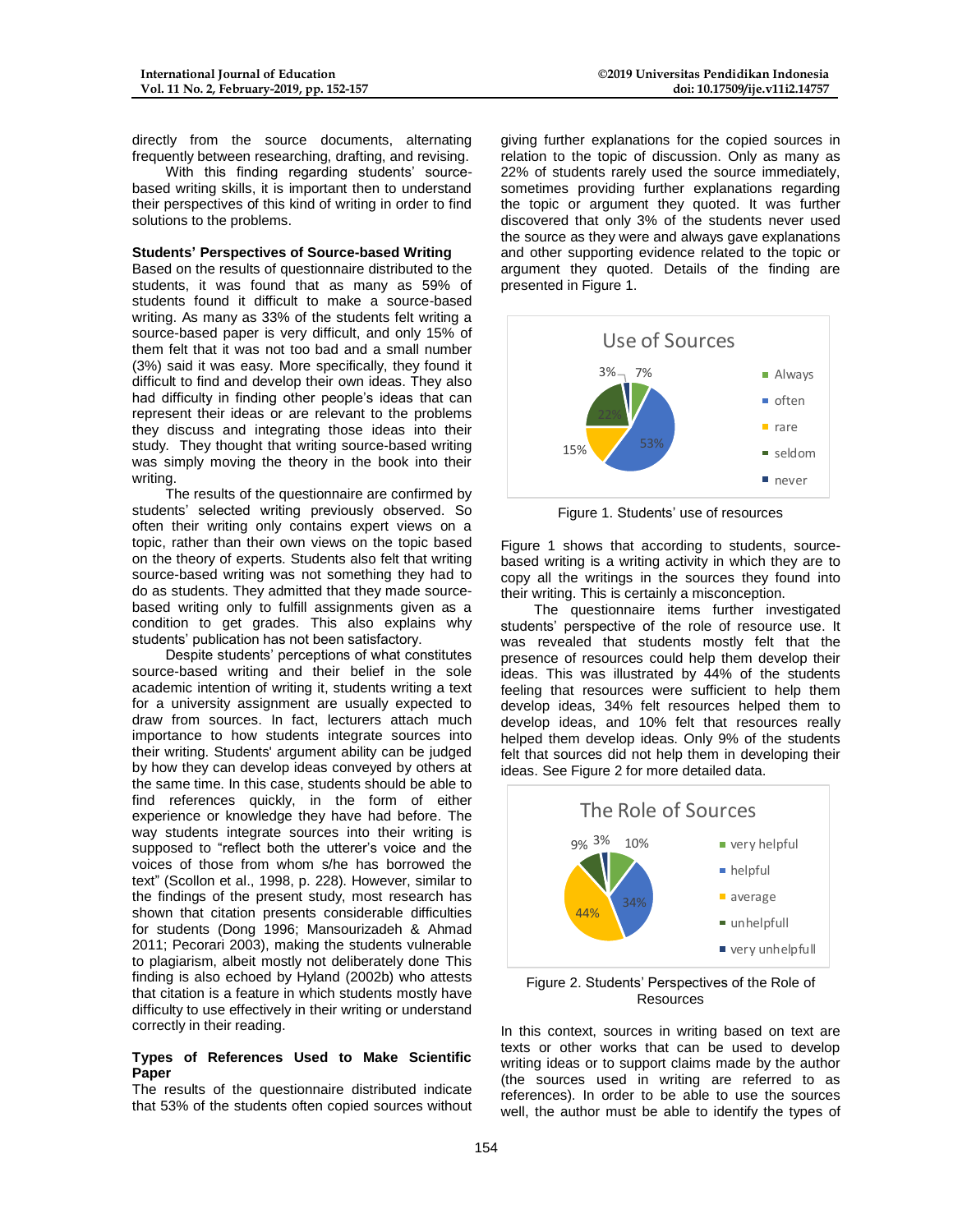sources used and adjust them to their own purpose of writing. By classifying the types of sources used, the author can identify how their arguments are related to or can be supported by the information they get from these sources. When writing, students are required to be able to assess and determine which sources are appropriate to use in their writing.

The ability to use sources appropriately is a part of cultural literacy, which can be defined being capable not only of writing, reading and communicating, but also of doing these responsibly (Hirsch, 1987). Similar to the idea of writing responsible, in the context of cultural literacy relevant to source-based writing, the ability to read also includes the ability to interpret a text and also to be able to re-communicate what is in the text to others meaningfully. Students with high literacy can also sort out and choose the reading text to read. It may be that the high level of plagiarism in Indonesia and also the easily spreading hoax news is caused by students' lack of ability in reading responsibly. In this globalized era, students should be able to filter and find out the truth from the information read before they re-communicate the news to public.

The present study further discovered that in making source-based writing, as many as 47% of the students used secondary sources in the forms of journal articles. However, most of the articles cited were not from reputable journals. Observations of students' writing confirmed this finding, showing that sometimes the articles cited by students have no clear sources, such as the author, year of publication, etc. 21% of the students used textbooks as a source in their writing, and only 19% of the students use indexed journals as the source of their writing. This illustrates that the students still lacked knowledge regarding how to find and cite reputable journal articles. The results of interview were in line with the finding. Students admitted they did not know where they could look for journals or how to do so. Therefore, they only used search pages like Google to find sources. They also had difficulty in choosing which sources are credible to use. These have caused students to be vulnerable to plagiarism.

# **Perceived Challenges Writing Source-Base Writing**

Based on the researcher's observation of students' selected source-based writing produced in their first and second semesters, more than 75% of the sources used in writing the paper were taken from various websites, whose credibility and reliability is questionable. The interview reveals that many students looked for the sources using one of the famous search engines, *google*. In addition, they did not give credit to the sources they cited. It can be said then that the level of plagiarism among students was very high. Students seemed reluctant or most probably not understand how to use accredited books or journal articles as their source of literature. Since the students had problems even in finding reliable sources to support their arguments in their writing, it is only

understandable that they had more difficulty in developing their ideas and arguments based on the sources cited.

In their study, Alister, Conttia, & Hyeyoon (2016) reported that educators believed that the challenge for a student when writing for academic purposes was to effectively develop the information they got from the source and put it well into writing so as not to change the information they had obtained. They further reported that in developing ideas, student used claims. Each claim made by students is supported by evidence. Their study found five factors that may help students tackle the challenges in source-based writing: (1) students lack experience in writing activities, but they try to use writing strategies. The more often students write, their more likely their abilities will increase; (2) prior knowledge of students about the source of writing can help them in developing the information obtained, so that every claim they make in writing can be strengthened by more evidence; (3) differences will arise when understanding sources using their L1 or L2 languages; (4) student writing results are influenced by the type of task and the type of source they must use when writing; and (5) giving instructions or additional explanations from instructors can help them develop the ability to use resources in their writing.

Other challenges perceived by students in source-based writing include finding appropriate books related to their discussion topic. Many of them were reluctant to go to the library and borrow books for their writing. Many were even unwilling to buy relevant textbooks, not only for their writing, but also for the courses in general. It was also unfortunate that students only knew the university library, while there were other libraries, such as those owned and<br>managed by the municipal and provincial managed by the governments.

# **Solutions to Improve Source-Based Writing Skills**

The results of this study show urgency to seriously address the issue of cultural literacy among students. The quality of education in Indonesia will be reflected in the cultural literacy of its people, in this case its students. Cultural literacy is, once again, not only concerned with reading, but also in writing responsibly. Drawing upon the results of this study, the

following solutions are recommended: *First* is optimization of library's functions. Library is a center for study. In Library, students can find various sources of all things. It is important for lecturers to promote learning activities which can encourage students to visit the library. In this case, lecturers' role is required to encourage their students to do library research more frequently. From this research activity, students will get encouraged to visit the library to find some references. Besides, lecturers are expected not to limit the learning sources only on one or two books. Lecturers should encourage students to read as many source books as necessary to support their study or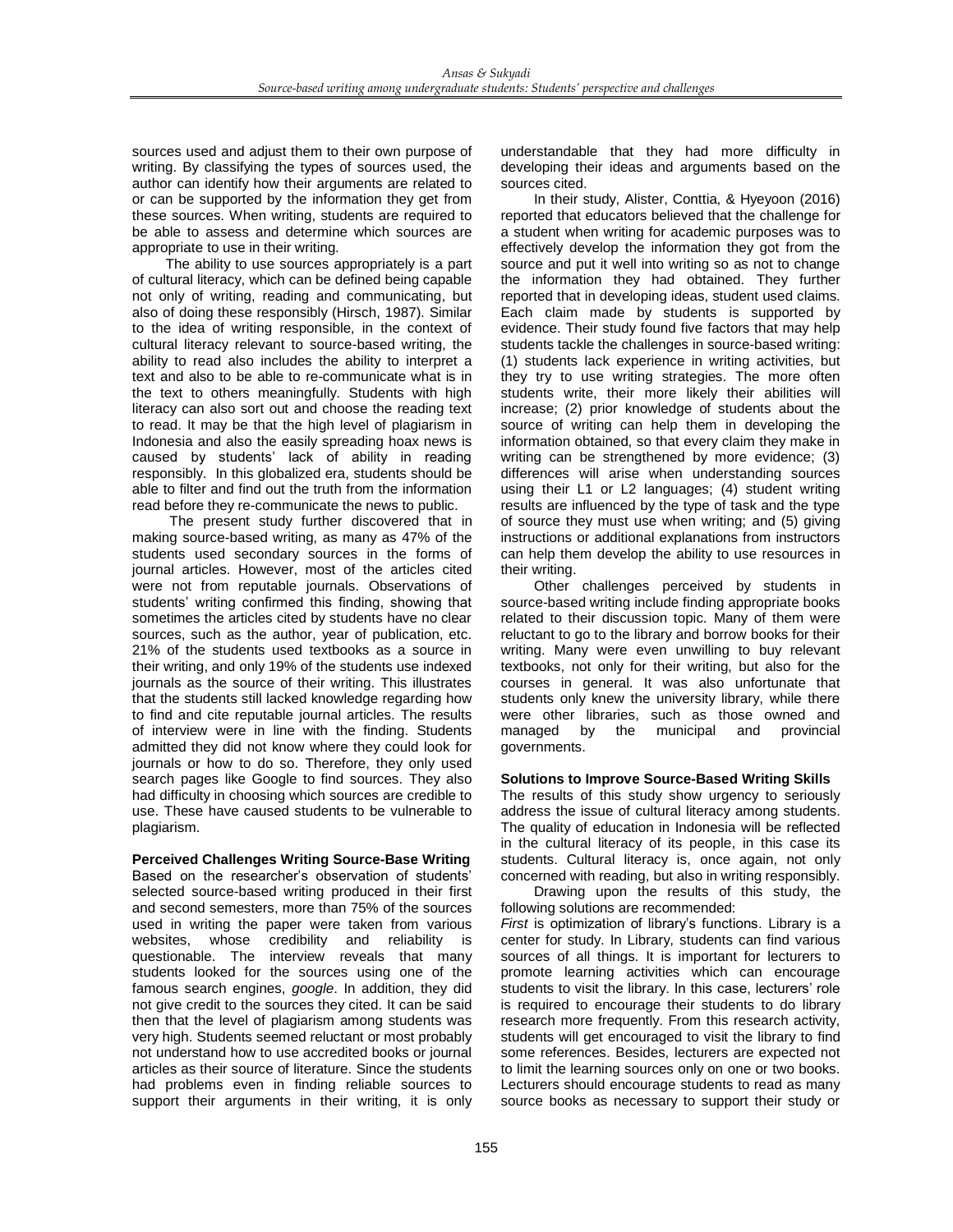writing topic. This is necessary for learning activity, so that students can find other sources and not only focus on one theory. The library meant here does not only refer to that in the university, but also included other libraries, i.e. regional library and state library which can be accessed online.

*Second* is the optimization of learning groups. Learning group is a study center which provides a place for students to distribute creative ideas and put them into research. Learning group can consist of students based on their interest in a certain research field. In this group, students get opportunity to learn how to develop their research reports into journal articles and students can also collaborate with lecturer to make research (Sormunen, 2014).

In the case of Korean Education Study Program under research, the study program has created a learning center called Korean Studies Research Center (KSRC). KSRC was established to be a place for researchers, either lecturers or students, to produce research that is publishable in accredited journals, both nationally and internationally. With the KSCR, it is expected that students of the Korean Education Study Program under study develop their ideas in elaborating Korean Studies or other relevant fields so that their cultural literacy can be improved in answering the demand for the growing of publication in Indonesia.

# **CONCLUSION**

Source-based writing in the perspective of students is an activity that is fairly difficult to do. They often find it difficult to find sources that are relevant to the topic they want to write. They find it even more difficult to relate the sources to their own ideas and develop their argument based on the sources. These difficulties are rooted in students' lack of knowledge of how to find the appropriate sources and lack of training on how to make source-based writing. Hence, lecturers should be able to encourage students to write based on sources and to equip them with the necessary skills.

The solutions offered include optimizing the library as the center of learning and group learning. The group learning can be with classmates or other students across program or batch facilitated by learning centers, such as the KSRC. These two strategies along with encouragement, support, and supervision from the lecturers can improve students' source-based writing.

#### **ACKNOWLEDGEMENT**

The authors would like to express their appreciation and gratitude to the Institute of Research and Community Service of UPI for the research funding and to students of the Korean Education Study Program for their support and cooperation in this research.

#### **REFERENCES**

Alister, C., Conttia, L., & Hyeyoon, C. (2016). Students' writing from sources for academic purposes: A synthesis of recent research. *Journal of English for Academic Purposes*, *23*, 47-58.

- Cumming, A., Kantor, R., Baba K., Erdosy, U., Eouanzoui K., & James M. (2005). Differences in written discourse in writing-only and reading-towrite prototype tasks for next generation TOEFL. *Assessing Writing, 10*, 5-43.
- Gebril, A., & Plakans, L. (2016). Source-based tasks in academic writing assessment: Lexical diversity, textual borrowing and proficiency. *Journal of English for Academic Purposes, 24*, 78-88. <https://doi.org/10.1016/j.jeap.2016.10.001>
- Gholami, J., & Alinasab, M. (2017). Source-based tasks in writing independent and integrated essays. *International Journal of Instruction, 10*(3), 127-142. <https://doi.org/10.12973/iji.2017.1039a>
- Guo, L., Crossley, A. S., & McNamara, S. D. (2013). Predicting human judgments of essay quality in both integrated and independent second language writing samples: A comparison study.<br>Assessing Writing. 18. 218-238. doi: Assessing 10.1016/j.asw.2013.05.002.
- Hartley, J. (2007). Reading, writing, speaking and listening: Perspectives in applied linguistics.<br>Applied Linguistics. 28(2). 316-320. doi: *Applied Linguistics, 28(2),* 10.1093/applin/amm014.
- Hirvela, A. (2004). Connecting Reading and Writing In Second Language Writing Instruction. Ann Arbor, MI: University of Michigan Press.
- Hirsch, E.D. (1987). *Cultural literacy: What every American needs to know. With an appendix what literate Americans know*. Boston: Houghton Mifflin.
- Hyland, K. (1999). Academic attribution: citation and the construction of disciplinary knowledge<br>Applied Linguistics. 20(3). 341–367. *Applied Linguistics, 20(3)*, https://doi.org/10.1093/applin/20.3.341
- Hyland, K. (2002). Activity and evaluation: Reporting practices in academic writing, in J. Flowerdew (ed.), *Academic Discourse* (pp. 115–130). London: Longman.
- Kirkpatrick, L. C., & Klein, P. D. (2016). High-achieving high school students' strategies for writing from internet-based sources of information. *Journal of Writing Research*, *8*(1), 1-46. doi: 10.17239/jowr-2016.08.01.01.
- Mansourizadeh, K. & Ahmad U. K. (2011). Citation practices among non-native expert and novice scientific writers, *Journal of English for Academic Purposes, 10*, 152–161. <http://dx.doi.org/10.1016/j.jeap.2011.03.004>
- McDonough, J., & Shaw, C. (2003). Materials And Methods in ELT: A Teachers' Guide. Australia: Blackwell Publishing.
- Pecorari, D. (2003). Good and original: Plagiarism and patchwriting in academic second language writing. *Journal of Second Language Writing,* 12, 317–345.

<http://dx.doi.org/10.1016/j.jslw.2003.08.004>